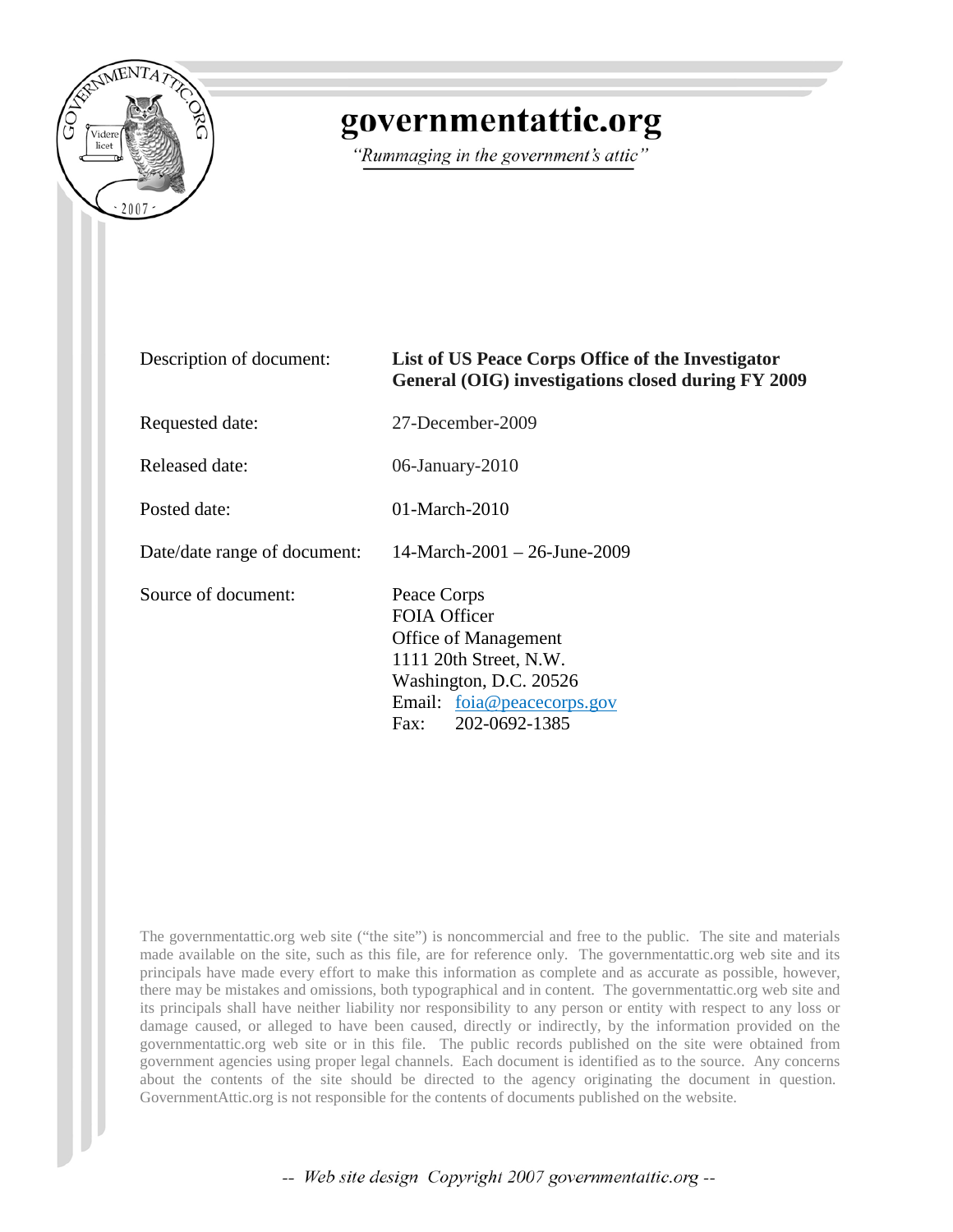

## OFFICE OF INSPECTOR GENERAL

January 6, 2010

This letter is in response to your December 27, 2009 request, under the provisions of the Freedom of Information Act (FOIA), 5 U.S.C. §552, for a "printout of the IG investigations closed since October1, 2008".

You will find enclosed the responsive printout. Pursuant to 5 U.S.C. §552 (b) (7) (C) and 5 U.S.c. §552 (b) (6), I have redacted all sensitive material as to protect individuals mentioned in the report from an unwarranted invasion of personal privacy.

You have a right to appeal my decision within 15 days of receipt of this letter by writing to the Inspector General, Office of Inspector General, Peace Corps, 1111 20<sup>th</sup> St., N.W., Washington, DC 20526.

Sincerely yours,

flux Neet

Jeffrey Reichert FOIA Officer

enclosure cc: Denora Miller, FOIA/Privacy Act Officer, Office of Management

> **Paul D. Coverdell Peace Corps Headquarters**  1111 20th Street NW . Washington, DC 20526 1.800.424.8580 . www.peacecorps.gov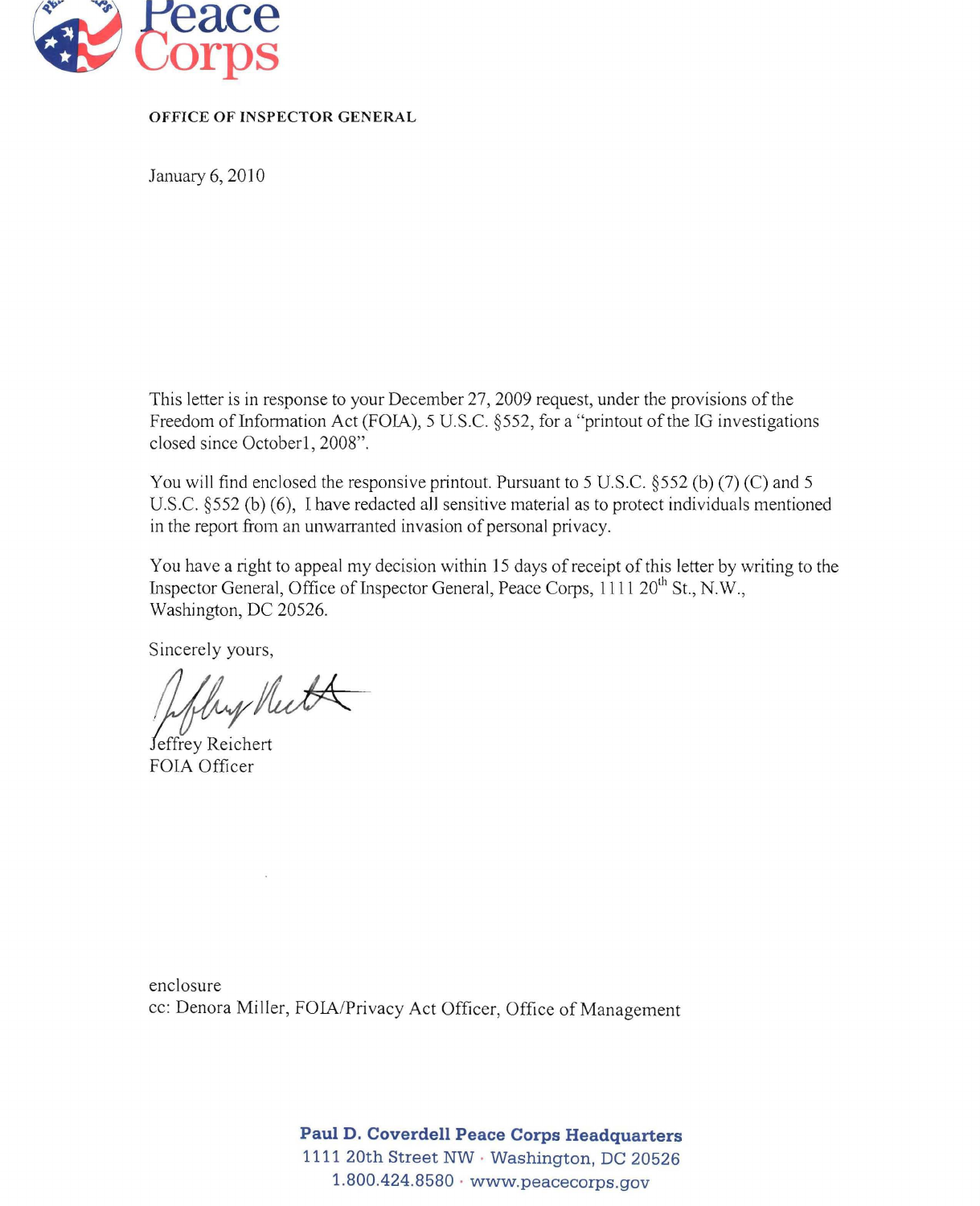## Matching Results: 43

| Page 1                      | of $1 -$                        |                                      | Display 164 per page |                                                           | Displaying 1 - 43 of 43             |                                                |                    |                                 |
|-----------------------------|---------------------------------|--------------------------------------|----------------------|-----------------------------------------------------------|-------------------------------------|------------------------------------------------|--------------------|---------------------------------|
| Status Inquiry              | Inquiry<br>Number. Open<br>Date | <b>Investigation Agent</b><br>Number |                      | Investigation Type                                        | PC Post                             | Location of<br>Incident                        | Date<br>Occured    | Disposi                         |
| Closed PI-09-<br>06-019     |                                 | 06/26/20091-09-010                   |                      | Rape                                                      | Armenia                             |                                                | 06/24/2009 Convert | to full<br>investig;            |
| Closed PI-09-<br>05-022     |                                 | 05/19/2009 1-09-011                  |                      | <b>Fraudulent Claims</b>                                  | Vanuatu                             | Port Vila PC<br>Post                           | 12/22/2005 Convert | to full<br>investig.            |
| Closed PI-09-<br>03-007     |                                 | 03/12/20091-09-004                   |                      | Embezzlement or<br>Theft of Government<br>Property        | Rwanda                              | Kigali                                         |                    | Convert<br>to full<br>investig. |
| Closed PI-09-<br>02-010     |                                 | 02/11/2009 I-09-003                  |                      | Embezzlement or<br>Theft of Government<br>Property        | Vanuatu                             | Port Vila                                      | 01/15/2009 Convert | to full<br>investig.            |
| Closed PI-09-<br>02-003     |                                 | 02/03/2009 I-09-001                  |                      | Embezzlement or<br>Theft of Government<br>Property        | Tanzania                            | Dar Es<br>Salaam                               | 01/19/2009 Convert | to full<br>investig.            |
| Closed PI-09-<br>$01 - 001$ |                                 | 01/21/2009 I-09-002                  |                      | Rape                                                      | Kyrgyz<br>Republic                  | Talas City                                     | 12/28/2008 Convert | to full<br>investig.            |
| Closed PI-08-<br>08-327     |                                 | 08/12/2008 I-08-016                  |                      | Computer Fraud or<br>Abuse                                | Fiji                                | FIJI                                           | 08/04/2008 Convert | to full<br>investig.            |
| Closed PI-08-<br>07-341     |                                 | 07/20/2008 I-08-014                  |                      | Conflict of Interest                                      | <b>Bolivia</b>                      | Cochabamba                                     |                    | Convert<br>to full<br>investig: |
| Closed PI-08-<br>07-285     |                                 | 06/26/2008 I-08-015                  |                      | Major Sexual Assault Namibia                              |                                     | Gobabis area 06/24/2008 Convert                |                    | to full<br>investig:            |
| Closed PI-08-<br>05-261     |                                 | 05/28/2008 i-08-012                  |                      | Mismanagement                                             |                                     | Tanzania PC/Tanzania                           | 05/28/2008 Convert | to full<br>investig.            |
| Closed PI-08-<br>05-199     |                                 | 05/15/2008 I-08-017                  |                      | Attempted Rape                                            | EC/St.<br>Kitts and<br><b>Nevis</b> | Sandy<br>Point, St.Anne,<br><b>St Kitts</b>    | 05/12/2008 Convert | to full<br>investig:            |
| Closed Pl-08-<br>$04 - 168$ |                                 | 04/28/2008 I-08-006                  |                      | Other                                                     | Ukraine                             | PC/Ukriane;<br>HQ                              | 02/13/2008 Convert | to full<br>investig.            |
| Closed PI-08-<br>04-169     |                                 | 04/28/2008 I-08-007                  |                      | Embezzlement or<br>Theft of Government States<br>Property | United                              | Minneapolis,<br>MN; recruiting                 | 10/25/2007 Convert | to full<br>investig.            |
| Closed PI-08-<br>$04 - 161$ |                                 | 04/08/2008 I-08-005                  |                      | Title 18                                                  | Moldova                             | PCVs'<br>apartment                             | 04/18/2008 Convert | to full<br>investig:            |
| Closed PI-08-<br>03-134     |                                 | 03/31/2008 I-08-004                  |                      | Attempted Rape                                            | EI.<br>Salvador                     | Sociedad,<br>Morazan                           | 03/31/2008 Convert | to full<br>investig:            |
| Closed PI-08-<br>$03 - 121$ |                                 | 03/24/2008 I-08-003                  |                      | Controlled Substance Kenya                                |                                     | Kenya to JFK 03/24/2008 Convert<br>Airport, NY |                    | to full<br>investig.            |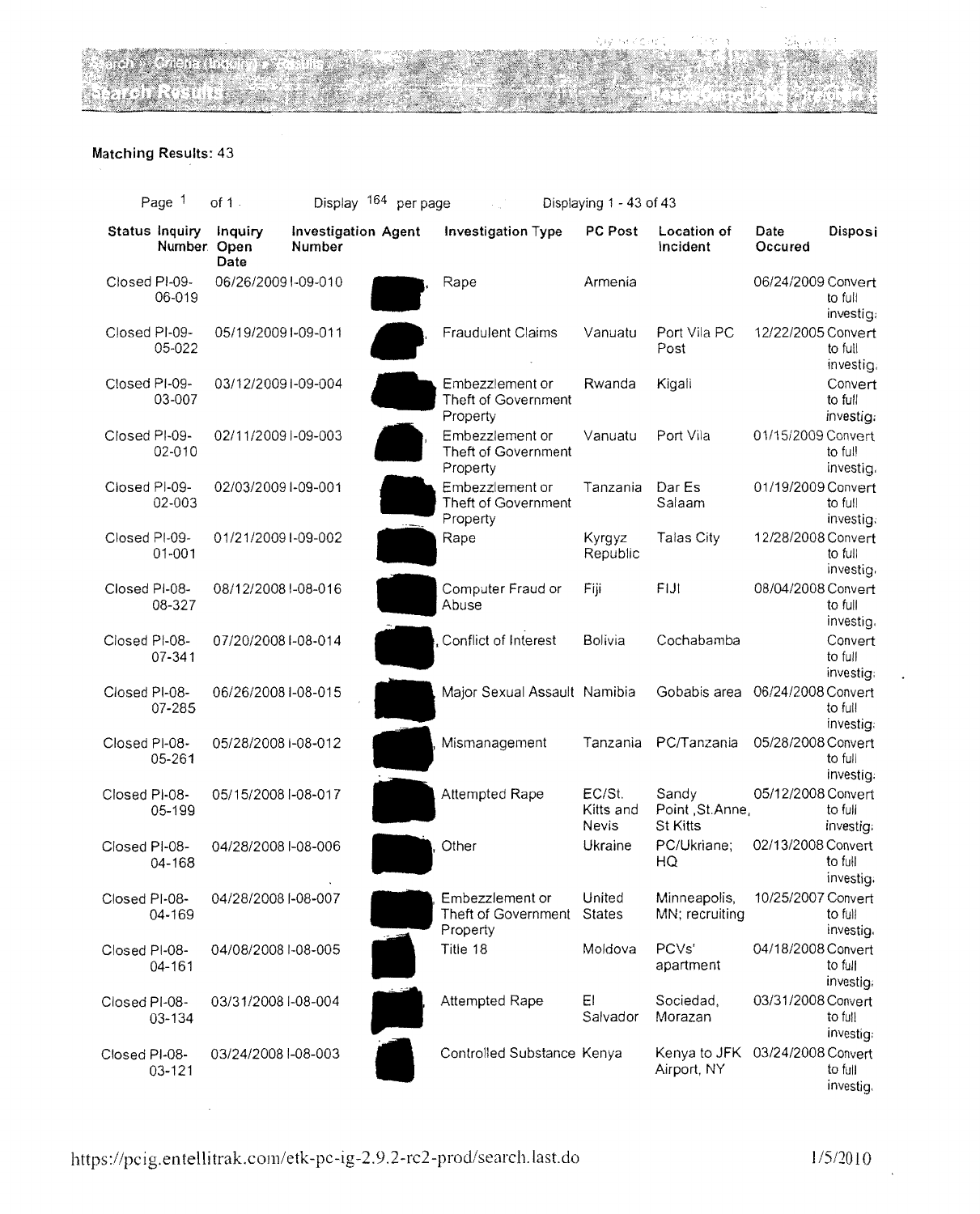|               | Closed PI-08-<br>02-089 | 02/28/2008 I-08-002 | PROTECT Act                                        | <b>Burkina</b><br>Faso  | Fada                                                | 02/28/2008 Convert | to full<br>investig.            |
|---------------|-------------------------|---------------------|----------------------------------------------------|-------------------------|-----------------------------------------------------|--------------------|---------------------------------|
|               | Closed PI-08-<br>02-041 | 02/03/2008 I-08-001 | Rape                                               | Georgia                 | Tbilisi.<br>Nutsubidze<br>Plato                     | 02/03/2008 Convert | to full<br>investig.            |
|               | Closed Pl-07-<br>12-593 | 12/19/2007 I-07-044 | Rape                                               | Mongolia                | Zuun Mod                                            | 12/18/2007 Convert | to full<br>investig.            |
|               | Closed PI-07-<br>12-605 | 12/17/2007 I-07-046 | Imprest<br>Shortage/Irregularities                 |                         | Guatemala PC/Guatemala 12/17/2007 Convert<br>office |                    | to full<br>investig.            |
|               | Closed Pi-07-<br>12-578 | 12/06/2007 I-07-037 | Death                                              | Suriname Garden at      | Drepada                                             | 12/06/2007 Convert | to full<br>investig.            |
|               | Closed PI-07-<br>11-560 | 11/21/2007 I-07-036 | Theft                                              |                         | Suriname Peace Corps<br>Office.<br>Paramaribo       | 10/01/2007 Convert | to full<br>investig:            |
|               | Closed PI-07-<br>10-508 | 10/25/2007 I-07-032 | Embezzlement or<br>Theft of Government<br>Property | United<br><b>States</b> | University of<br>Texas at<br>Austin                 | 10/23/2007 Convert | to full<br>investig:            |
|               | Closed PI-07-<br>10-490 | 10/11/2007 I-07-038 | Death                                              | Vanuatu                 | South River<br>Village,<br>Erromango                | 10/11/2007 Convert | to full<br>investig.            |
|               | Closed PI-07-<br>10-484 | 10/07/2007 I-07-042 | Rape                                               | Swaziland Malkerns      |                                                     | 10/07/2007 Convert | to full<br>investig.            |
|               | Closed PI-07-<br>09-425 | 09/04/2007 I-07-043 | Major Sexual Assault Dominican Sabatico,           | Republic                | Margarin (El<br>Seibo)                              | 08/30/2007 Convert | to full<br>investig:            |
|               | Closed PI-07-<br>08-394 | 08/08/2007 I-07-027 | Rape                                               | <b>Bolivia</b>          | Outside Villa<br>Serrano                            | 08/04/2007 Convert | to full<br>investig.            |
| Closed PI-07- | 07-382                  | 07/30/2007 I-07-031 | Waste or Abuse of<br>Government Funds              | United<br><b>States</b> | HQ                                                  |                    | Convert<br>to full<br>investig: |
| Closed PI-07- | 07-374                  | 07/20/2007 I-07-025 | Other Sexual Assault Bolivia                       |                         | Cochabamba 07/18/2007 Convert                       |                    | to full<br>investig.            |
| Closed PI-07- | 06-335                  | 06/20/2007 I-07-023 | Aggravated Assault                                 | EC/St.<br>Vincent       | Petit Bordel, St 06/19/2007 Convert<br>Vincent      |                    | to full<br>investig:            |
| Closed PI-06- | $12 - 17$               | 02/26/2007 I-07-011 | Other                                              | Jordan                  | online                                              |                    | Convert<br>to full<br>investig. |
| Closed PI-07- | $02 - 20$               | 02/14/2007 I-07-009 | Rape                                               | Peru                    | Lambayeque                                          | 02/13/2007 Convert | to full<br>investig:            |
| Closed PI-07- | $01 - 16$               | 01/18/2007 I-07-02  | Other                                              | Moldova                 |                                                     | 01/16/2007 Convert | to full<br>investig.            |
| Closed No PI  | Number<br>Available     | 12/11/2006 I-06-055 | Rape                                               | Moldova                 |                                                     |                    | Convert<br>to full<br>investig. |
| Closed PI 06- | $10 - 05$               | 10/04/2006 I-06-043 | Rape                                               | Bolivia                 | Camiri                                              | 10/04/2006 Convert | to full<br>investig.            |
| Closed No Pl  | Number<br>Available     | 10/01/2006 I-06-054 | <b>FECA</b>                                        | United<br><b>States</b> |                                                     |                    |                                 |
| Closed PI 06- | 09-27                   | 09/18/2006 I-06-045 | Aggravated Assault                                 | Honduras La Ceiba       |                                                     | 09/16/2006 Convert | to full<br>investig.            |